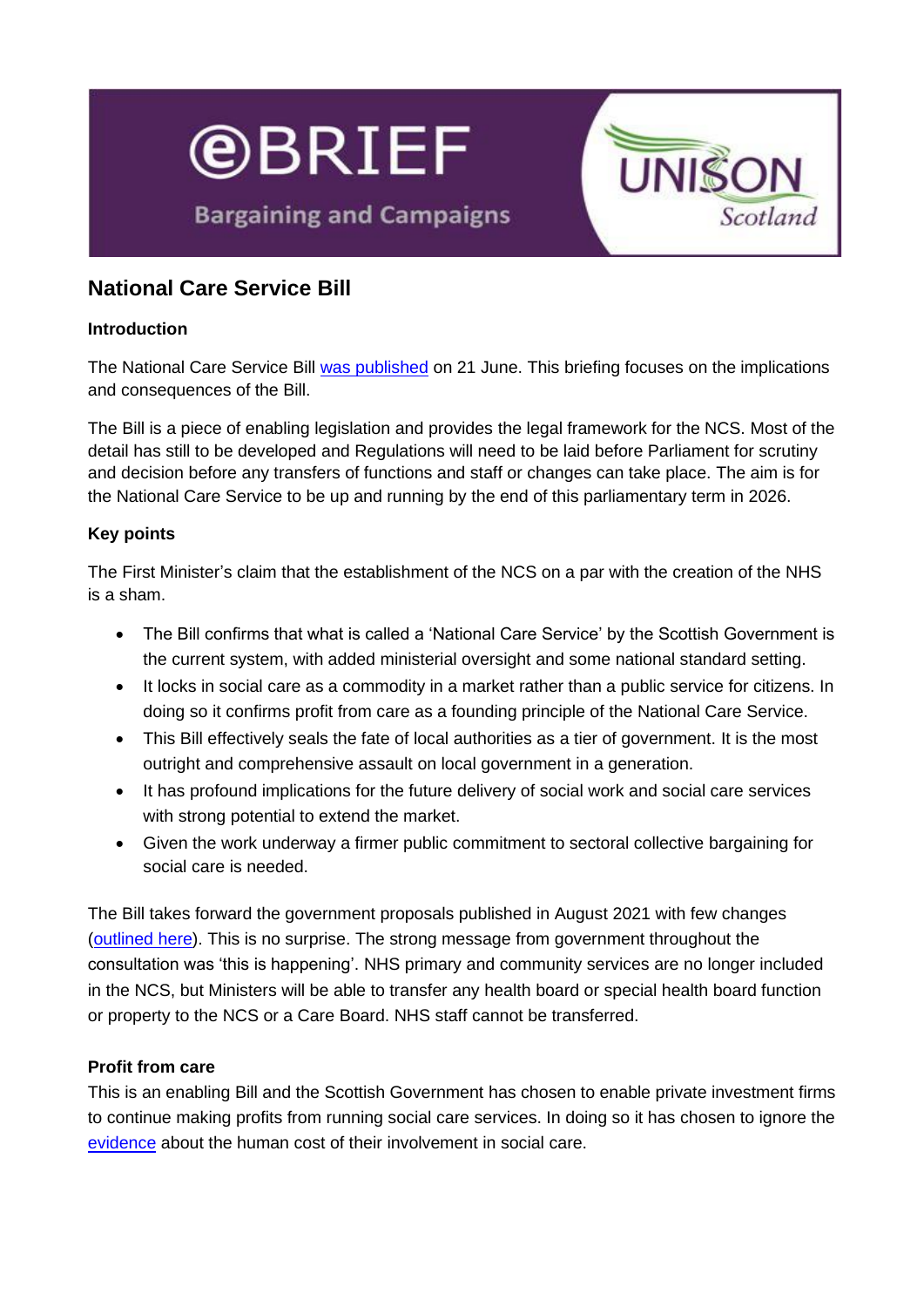### **Impact on direct delivery of social work and social care**

Statutory responsibility for social care and social work ('social services') will be removed from local authorities and centralised. **This is effectively the end of local democratic control of social services. It is a major assault on local government.** 

The services affected are social work and social care for adults and children, local authorities' role in mental health care, adult and child protection and justice social work. While adult social care is definitely included in the NCS, further public consultations are required before decisions are made about transferring children's services or justice social work functions.

In the NCS, social services will be accountable to Ministers, rather than to local citizens within a system of local democracy. Instead of your local councillor you will have a complaints process, as you do with your energy provider.

- This spells the end of publicly run and delivered democratically accountable services to the public in social care and social work.
- Local authorities are reduced to being service providers contractors which Care Boards can choose to commission. Removing their statutory powers means there is no reason for councils to continue to employ social care or social work staff. The Bill addresses this by amending the 1973 Local Government (Scotland) Act to create a clear legal basis for councils continuing to employ staff in services that they no longer have a statutory duty to provide.
- In social care the loss of local democratic control further weakens the potential for insourcing of children's and adult services, including as part of local Community Wealth Building strategies. The concept of 'insourcing' will become meaningless.
- In the future it will be up to Care Boards, appointed by and acting under directions from Scottish Ministers, to decide whether to commission councils to provide social care and social work services. Or whether to take over direct delivery themselves, with staff transferring from local authorities to the Care Board.<sup>1</sup>
- The Bill also enables Care Boards to procure these services, dependent on financial context and developing market conditions. There is a potential risk here for existing local authority care at home and residential care services, but also in the longer term potentially for social work functions, given there is already a well-developed UK market in areas like fostering and adoption. As to be expected given the involvement of KPMG, by choosing not to exclude this in the Bill, the extension of the market is enabled for the future.

# **The Workforce**

Ethical commissioning and procurement are seen by government as the main route to Fair Work in social care including improvement to pay, terms and conditions. It is claimed that direct accountability to Scottish Ministers within a NCS will make the difference. What the Bill falls far short on is details of weighting, scrutiny and enforcement of Fair Work standards. Three years after the [Fair Work in Social Care report](https://www.fairworkconvention.scot/our-report-on-fair-work-in-social-care/) called for urgent action, collective bargaining and funding conditionality are still no more than 'potential mechanisms'.<sup>2</sup> A national forum to advise on workforce priorities, terms and conditions and collective bargaining was part of the NCS

<sup>&</sup>lt;sup>1</sup> National Care Service Bill. Explanatory Notes, p.22.

<sup>2</sup> National Care Service Bill. Policy Memorandum, p.23.